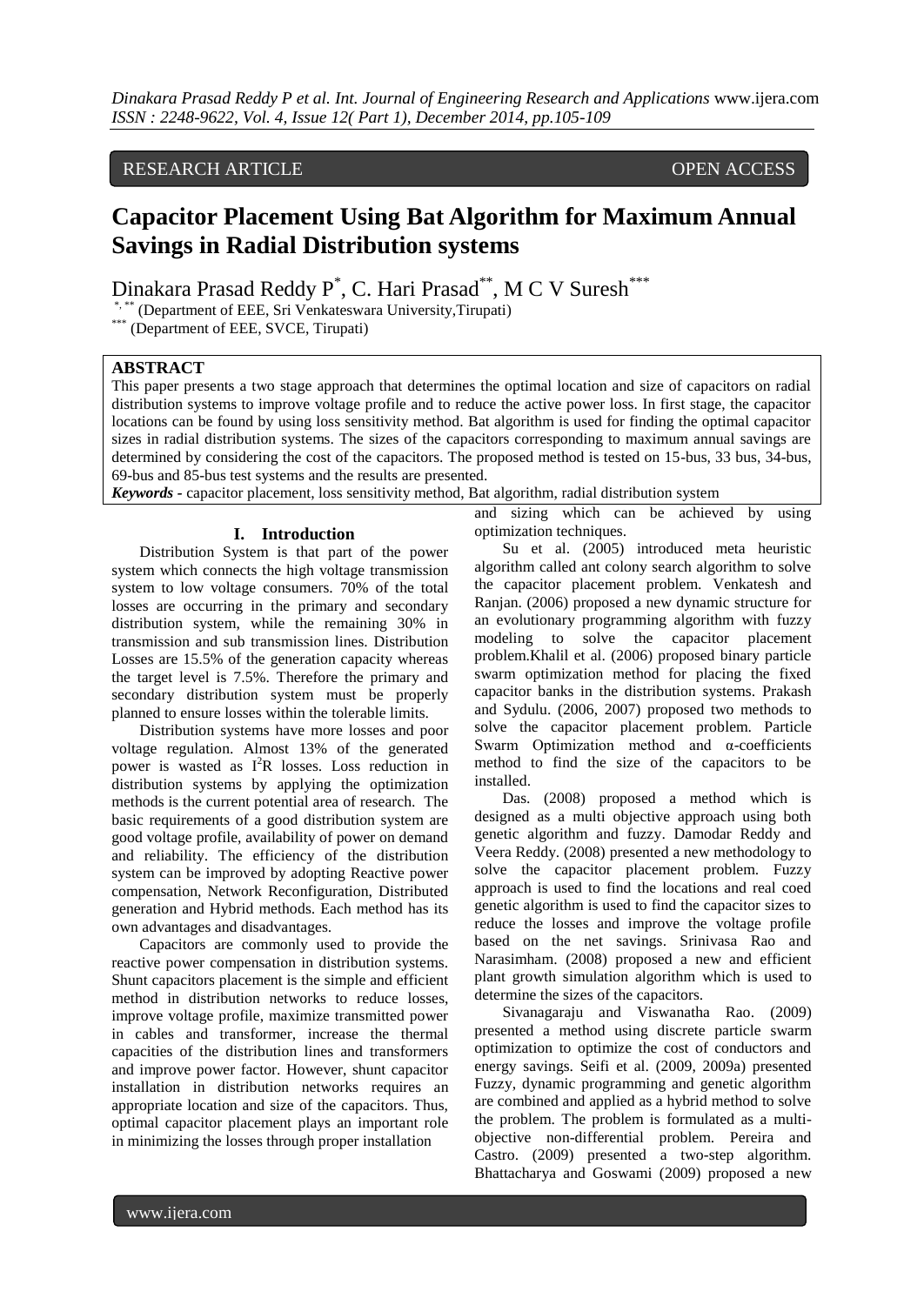methodology using new membership functions in fuzzy and simulated annealing technique to solve the capacitor placement problem.

Segura et al. (2010) presented a heuristic algorithm to solve the capacitor placement problem in distribution systems. Abdelaziz et al. (2010) introduced two methods. First method determines the locations and sizes of the capacitors and the loss reductions are calculated. Second method finds the solution for optimal placement of voltage regulators problem by determining the location and tapping ratio of the regulators keeping the voltage within the limits.

Abbas Babazadeh et al. (2011) proposed particle swarm optimization for transportation network design problem. Paul and Jewell .(2012) presented the power loss index and sensitivity approach using fuzzy. Sizes of the capacitors are determined by genetic algorithms. Dong et al. (2013) presented a mixed integer programming model and the cost is evaluated by adopting the net present value criterion. Dinakara Prasad Reddy P et al. (2011, 2012 and 2013) proposed two methods for loss reduction in distribution systems using optimal capacitor placement i.e. differential evolution and hybrid genetic algorithms. X.S. Yang. (2013) proposed a bat algorithm for optimization problems. In this paper bat algorithm is used to find the optimal capacitor size.

# **II. Capacitor Locations Using Loss Sensitivity Method**

In this paper loss sensitivity method is to find capacitor locations. It is a logical process of computing the extreme effect on the real power losses of the system with respect to the nodal reactive power. The connection for calculating the loss sensitivity for any bus can be obtained as follows

Consider a distribution line with an impedance R + jX and a load of  $P_{eff}$  + jQ<sub>eff</sub> connected between 'i' and 'j' buses as given below in Figure.1.

$$
\begin{array}{c|c|c} i & R+jX & j \\ \hline & k^{\text{th}} \text{line} & Peff+jQeff \end{array}
$$

Fig1. A distribution line with impedance and a load.

The active power losses (PLoss) and reactive power loss (QLoss) in the distribution line are given as

$$
P_{loss}[j] = \frac{(P_{eff}^2[j] + Q_{eff}^2[j])R[k]}{(V[j])^2}
$$
 (1)

$$
Q_{loss}[j] = \frac{(P_{eff}^2[j] + Q_{eff}^2[j])X[k]}{(V[j])^2}
$$
 (2)

Loss sensitivity SL, for any bus j can be given as

$$
SLj = \frac{(2 \times Q_{eff}[j]) \times R[k])}{(V[j])^{2}}
$$
(3)

Based on SLj, the buses are ranked in descending order of its values. The bus having highest numeric value is ranked top in the priority list and is considered first for capacitor placement. The buses having high value of the loss sensitivity SL, along with voltage (V) in p.u. at each bus satisfying the condition *V*/0.9>1.1 are selected as candidate buses for capacitor placement.

 Candidate location vector of 15, 33, 34, 69 and 85 bus radial distribution system contains set of sequence of buses given as {6, 3},{6,28,29,5} {19, 20, 22} , {57, 58, 61} and {8,58,7,57} respectively.

# **III. Bat Algorithm**

Bat Algorithm (BA) is a nature inspired metaheuristic algorithm developed by Xin She Yang in 2010. This paper presents the application of BA for finding the optimum sizes of capacitors after the optimum locations are determined using loss sensitivity method.

Metaheuristic algorithms use certain trade-off of randomization and local search. Randomization provides a good way to move away from local search to the search on the global scale. Therefore, almost all the metaheuristic algorithms intend to be suitable for global optimization. This algorithm is based on the echolocation behavior of micro bats. These bats can emit a very loud and short sound pulse, the echo that reflect back from the surrounding objects is received by their extraordinary big auricle.

Bat algorithm is developed by idealizing some of the characteristics of micro bats. The approximated or idealized rules are:

- a) All bats use echolocation to sense distance and they also know the difference between prey and barriers.
- b) Bats fly randomly with velocity  $V_i$  at position  $x_i$ with a fixed frequency  $f_{min}$ , varying wavelength  $\lambda$ and loudness  $A_0$  to search for prey. They can automatically adjust the wavelength (or frequency) of their emitted pulses and the rate of pulse emission  $r \in [0,1]$  depending on the proximity of the target
- c) Loudness varies from a large positive  $A_0$  to a minimum constant value.

The steps of Bat Algorithm is as follows.

# **3.1 Population**

The initial population i.e., number of virtual bats for BA (n) is generated randomly using equation (4). Where Qmin and Qmax are lower and upper bounds of capacitive compensation. After finding the initial fitness of the population for given objective function, the values are updated based on movement, loudness and pulse rate.

 $Xij = Qmin + (Qmax-Qmin) * rand(1, d)$  (4)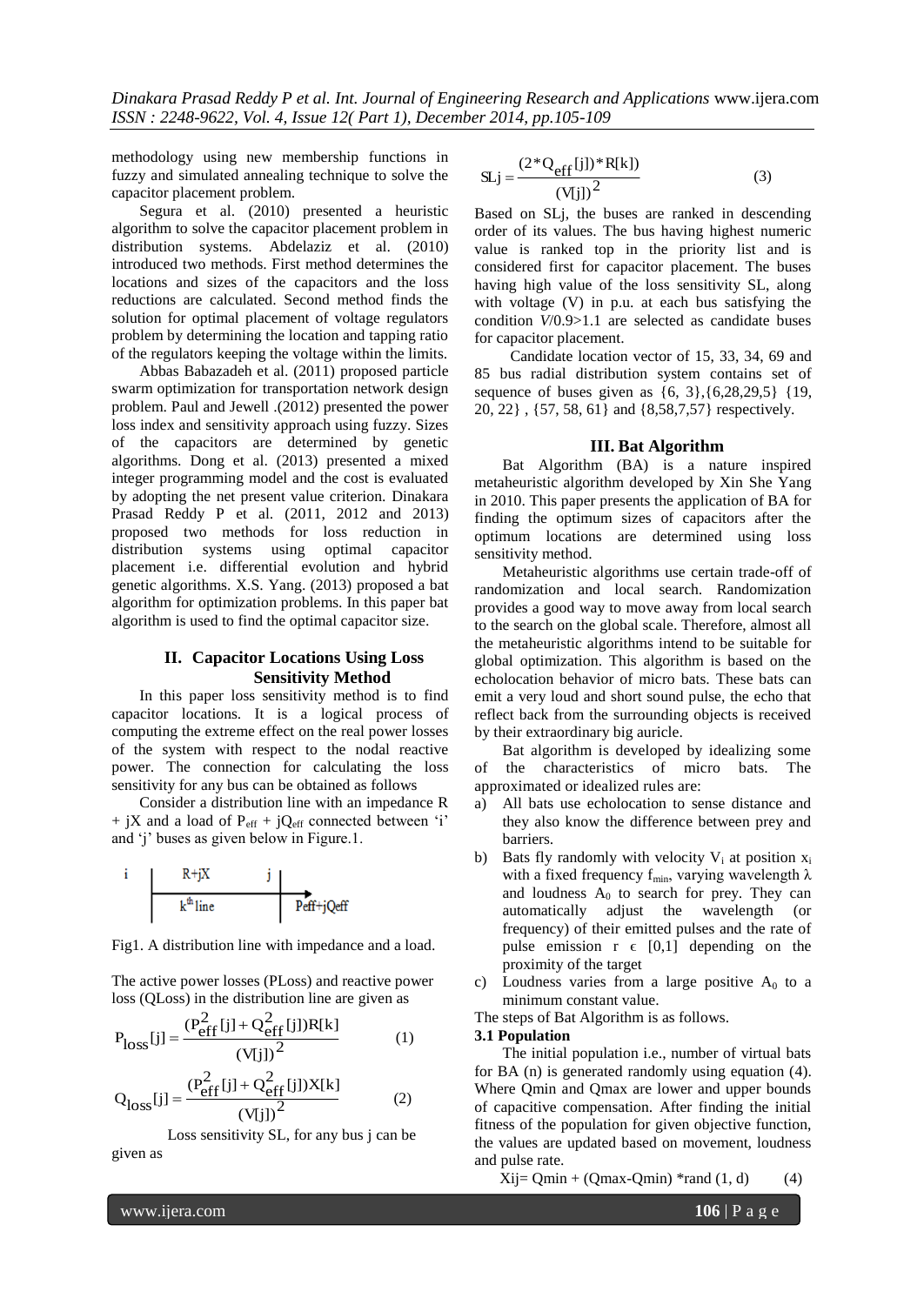#### **3.2 Movement of Virtual Bats**

The rules for updating the positions  $X_i$ , Frequency  $f_i$  and velocities  $V_i$  of the virtual bats are given as

$$
\mathbf{f}_{i} = \mathbf{f}_{\min} + (\mathbf{f}_{\max} \mathbf{f}_{\min}) \beta \tag{5}
$$

$$
V_i^t = V_i^{t-1} + (X_i^t - X_*)f_i
$$
 (6)  

$$
X_i^t = X_i^{t-1} + V_i^t
$$
 (7)

$$
X_i^t = X_i^{t-1} + V_i^t \tag{7}
$$

Where  $\beta \in [0, 1]$  is a random vector and  $X^*$  is current global best solution.  $f_{min}$  and  $f_{max}$  are frequency minimum and frequency maximum.

For local search part once the solution is generated among the current best solution a new solution of each bat is generated using random walk.

$$
X_{\text{new}} = X_{\text{old}} + \varepsilon A^t \qquad (8)
$$

Where  $\varepsilon \in [-1, 1]$  is a random number.

#### **3.3 Loudness and Pulse Emission**

The loudness  $A_i$  and the rate of pulse emission  $r_i$ are updated accordingly as the iterations proceed. The loudness decreases and rate of pulse emission increases as the bat closes on its prey i.e., the equations for convergence can be taken as

$$
A_{\tilde{i}}^{\tilde{t}+1} = \alpha A_{\tilde{i}}^{\tilde{t}}
$$
 (9)  

$$
\eta_{\tilde{i}}^{\tilde{t}+1} = \eta_{\tilde{i}}^{\tilde{t}} [1 - \exp(-\gamma t)]
$$
 (10)

Where  $\alpha$  and  $\gamma$  are constants. For any 0 <  $\alpha$  < 1 and  $\gamma$  > 0, we have

$$
A_1^{\mathsf{F}} \to 0, \quad r_{\mathsf{I}}^{\mathsf{F}} \to r_{\mathsf{I}}^{\mathsf{0}} \qquad \text{as } \mathsf{t} \to \infty
$$

The initial loudness A can typically be 0.9, while the initial emission rate  $r_i^{\circ}$  can be [0, 1]. In this paper  $r_i^0 = 0.5$ .

# **3.4 Algorithm for Capacitor Placement and Sizing Using Loss sensitivity method and Bat Algorithm**

After identifying the n number of candidate locations using loss sensitivity method, the capacitor sizes in all these n candidate locations are obtained by using the Bat algorithm. Based on the above three rules, the basic steps of the Bat algorithm are framed.

**Step 1:** Initially [pop x n] number of nest population are generated randomly within the limits Qmin and Qmax where pop is the population size and n is the number of capacitors

 $Xij = Qmin + (Qmax-Qmin) *rand(1, d)$ 

**Step 2:** By placing all the *n* capacitors of each nest at the respective candidate locations and load flow analysis is performed to find the total real power loss P L . The same procedure is repeated for the nop number of particles to find the total real power losses. Fitness value corresponding to each nest is evaluated using the below equation for maximum annual

savings. Fitness function for maximum savings (considering the capacitor cost) is given by

$$
S = K_{p}.\ \Delta P + K_{E}.\ \Delta E - K_{C}.\ Q_{C}
$$

Where S is the savings in  $\sqrt{s}$  /year,  $K_p$  is a factor to convert peak power losses to dollars,  $K_{\rm g}$  is a factor to convert energy losses to dollars,  $K_c$  is the cost of capacitors in dollars,  $\Delta P$  is the reduction in peak power losses, ΔE is the reduction in energy losses and  $Q<sub>C</sub>$  is the size of the capacitor in kvar.

The capacitor sizes corresponding to maximum savings are required. For any one nest, the negative S value indicates that savings are negative and S is fixed at S (minimum) and capacitor sizes corresponding to that particle are fixed at  $Q_C$  (minimum).

#### **Step 3:** Start iterations

**Step 4:** Generate new population (solution) by using (5), (6) and (7) equations.

**Step 5:** If the random number is greater than the rate of pulse emission then select a solution among the best solution and generate a local solution around the best solution using equation (8).Otherwise new solution will be same as in step 4.

**Step 6:** Evaluate the fitness of new solution. If the fitness is greater than the current best solution, then replace the current best solution with the present obtained value and update loudness and pulse rate using equations (9) and (10). Here the value of  $A_i$ decreases and r<sub>i</sub> increases.

**Step 7:** The iteration count is incremented and if iteration count is not reached maximum then go to step 4.

**Step 8:** The capacitor sizes corresponding to maximum fitness gives the optimal capacitor sizes in *j* capacitor locations and the results are printed.

**Step9:** The capacitor sizes corresponding to maximum savings gives the optimal capacitor sizes in n capacitor locations and the results are printed.

#### **IV. Results**

The proposed method for loss reduction by capacitor placement is tested on IEEE 15,33,34,69 bus and 85 bus radial distribution systems. Loss sensitivity method is used to find the optimal capacitor locations and Bat algorithm is used to find the optimal capacitor sizes for maximum annual savings. When the proposed method is tested on 15 bus, 33 bus, 34 bus, 69 bus and 85 bus systems the total real power losses before and after placement of capacitors and annual saving are shown in tables. The data used for finding the optimal capacitor sizes are nop = 50, Qmin=100 kvar, Qmax=1500 kvar, pa=0.25, K<sub>P</sub>=150 \$/kW, K<sub>E</sub> =0.06 \$/kWh, K<sub>C</sub> = 5  $\frac{\sqrt{2}}{8}$  XVAr and Itmax =1000.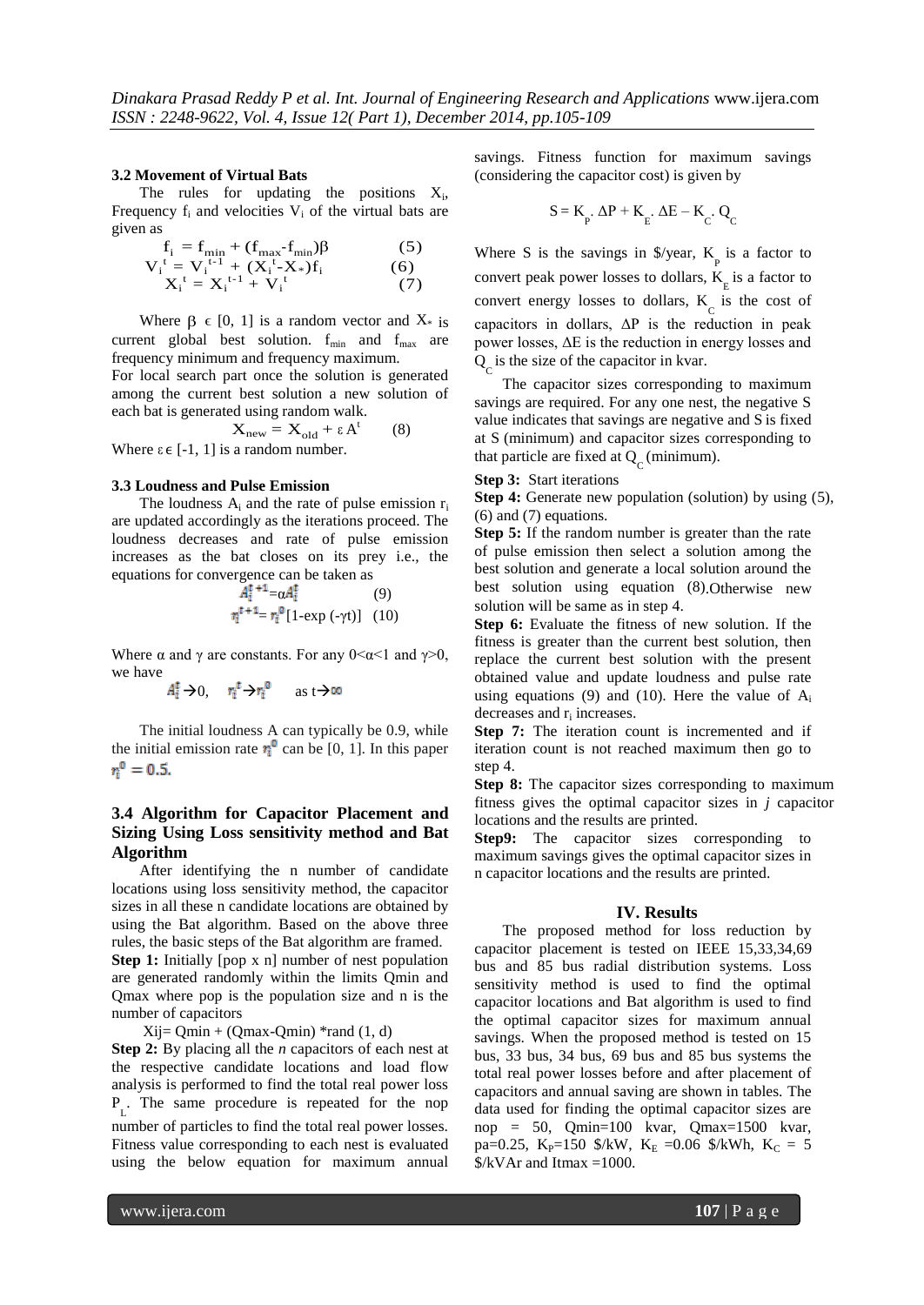*Dinakara Prasad Reddy P et al. Int. Journal of Engineering Research and Applications* www.ijera.com *ISSN : 2248-9622, Vol. 4, Issue 12( Part 1), December 2014, pp.105-109*

#### Table 1. Results for 15 Bus System

| <b>Bus No</b>                      | Size (kvar) |
|------------------------------------|-------------|
|                                    | 827         |
| 6                                  | 160         |
| Total kVAr placed                  | 987         |
| Total Power loss in<br>kW (before) | 61.7944     |
| Total Power loss in                | 34.5376     |
| kW (after)                         |             |
| Savings in dollars                 | \$13,398    |

#### Table 2. Results for 33 Bus System

| Table 2. Results for 33 Bus System |             |
|------------------------------------|-------------|
| Bus No                             | Size (kvar) |
| 6                                  | 113         |
| 28                                 | 1238        |
| 29                                 | 135         |
| 5                                  | 81          |
| Total kVAr placed                  | 1567        |
| Total Power loss in kW             | 369.2543    |
| (before)                           |             |
| Total Power loss in kW             | 291.6287    |
| (after)                            |             |
| Savings in dollars                 | \$38,678    |

Table 3. Results for 34 Bus System

| Bus No                             | Size(kvar)                  |
|------------------------------------|-----------------------------|
| 19                                 | 1152                        |
| 22                                 | 765                         |
| 20                                 | $\mathcal{D}_{\mathcal{L}}$ |
| Total kvar placed                  | 1919                        |
| Total Power loss in<br>kW (before) | 221.7235                    |
| Total Power loss in<br>kW (after)  | 169.2287                    |
| Savings in dollars                 | \$25,713                    |

Table 4. Results for 69 Bus System

| Bus No                             | Size(Kvar) |
|------------------------------------|------------|
| 57                                 | 71         |
| 58                                 | 67         |
| 61                                 | 1142       |
| Total kvar placed                  | 1280       |
| Total Power loss in<br>kW (before) | 225        |
| Total Power loss in<br>kW (after)  | 151.9464   |
| Savings in dollars                 | \$42,737   |

| Table 5. Results for 85 Bus System |  |
|------------------------------------|--|
|------------------------------------|--|

| Bus No              | Size(Kvar) |
|---------------------|------------|
| 8                   | 1065       |
| 58                  | 104        |
|                     | 65         |
|                     | 858        |
| Total kvar placed   | 2092       |
| Total Power loss in | 225        |
| kW (before)         |            |
| Total Power loss in | 168.9813   |
| kW (after)          |            |
| Savings in dollars  | \$87,761   |
|                     |            |

### **V. Conclusion**

In this paper, a two stage methodology of finding the optimal locations and sizes of shunt capacitors for reactive power compensation of radial distribution systems is presented. Loss sensitivity method is proposed to find the optimal capacitor locations and Bat algorithm is proposed to find the optimal capacitor sizes. By installing shunt capacitors at all the potential locations, the total real power loss of the system has been reduced significantly and at same time annual savings are increased and bus voltages are improved substantially. The proposed method is tested on IEEE 15, 33, 34, 69 and 85 bus radial distribution systems. The proposed Bat algorithm iteratively searches the optimal capacitor sizes for the maximum annual savings. Bat algorithm is less complex because less parameters are there when compared to other algorithms.

#### **References**

- [1] Y.Z.Y. Dong, K.P. Wong, E. Liu and B. Yue., 2013.Optimal capacitor placement to distribution transformers for power loss reduction in radial distribution systems. IEEE Transactions on Power Systems, Vol. 28, No. 4, pp. 4072-4079.
- [2] Reddy P, Dinakara Prasad. "Application of Loss Sensitivity Factor and Genetic Algorithm for Capacitor placement for Minimum Loss in radial distribution system." *International Journal of Engineering Sciences & Research Technology* (2013): 2400-2403.
- [3] X.S. Yang., 2013.Bat algorithm: literature review and applications. *International Journal on Bio-Inspired Computation*. Vol. 5, No. 3, pp. 141–149.
- [4] S. Paul and W. Jewell., 2012. Optimal capacitor placement and sizes for power loss reduction using combined power loss indexloss sensitivity factor and genetic algorithm. *IEEE Power and Energy Society General Meeting*, pp. 1-8.
- [5] V. Usha Reddy, Dr.T.Gowri Manohar, Dinakara Prasad Reddy P. "Optimal Capacitor